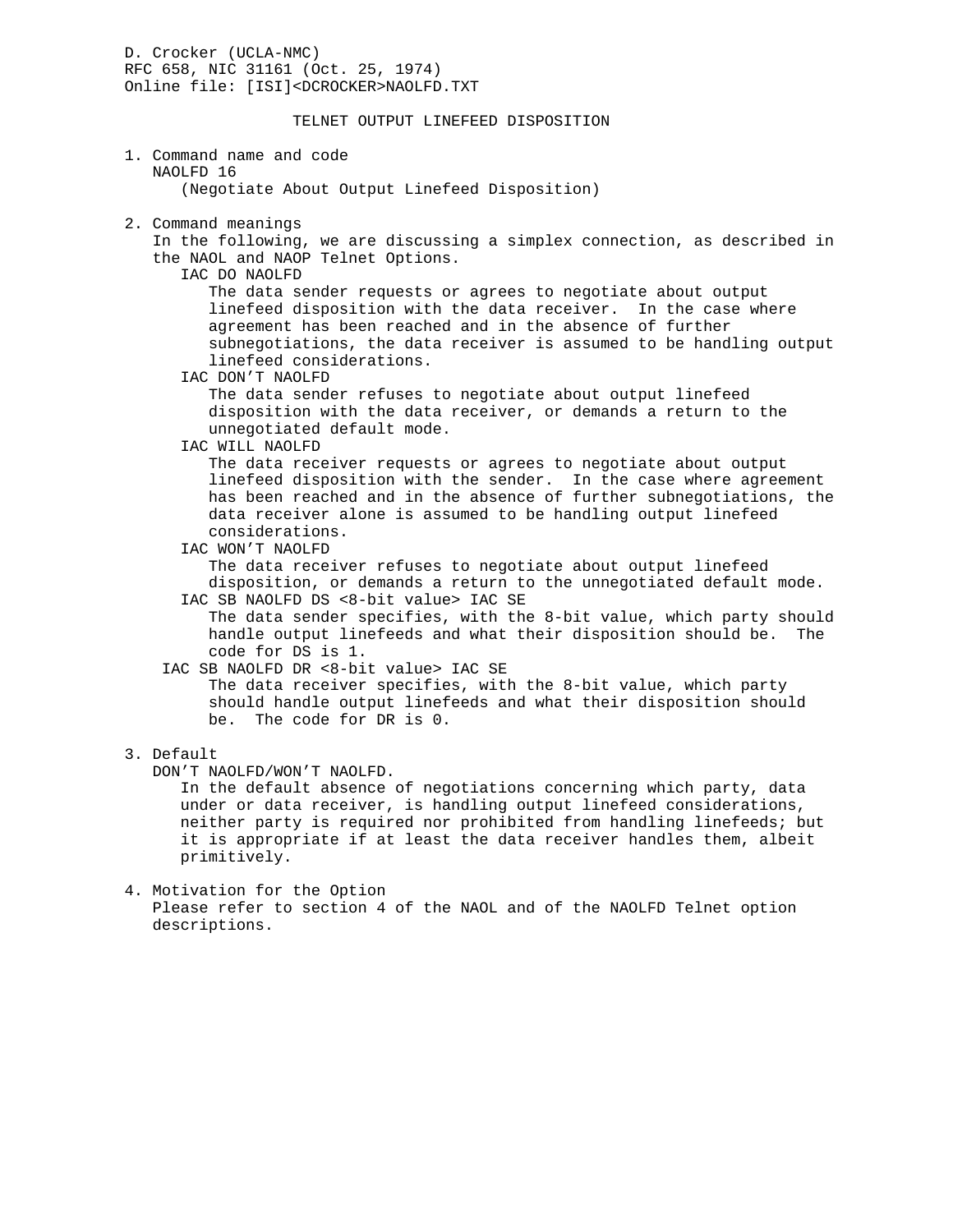5. Description of the Option The data sender and the data receiver use the 8-bit value along with DS and DR SB commands as follows:

| 8-bit value | Meaning                                                                                                                                                                                                                                                                                                                                                          |
|-------------|------------------------------------------------------------------------------------------------------------------------------------------------------------------------------------------------------------------------------------------------------------------------------------------------------------------------------------------------------------------|
| 0           | Command sender suggests that he alone will handle<br>linefeeds, for the connection.                                                                                                                                                                                                                                                                              |
| 1 to 250    | Command sender suggests that the other party alone<br>should handle linefeeds, but suggests that a delay<br>of the indicated value be used. The value is the<br>number of character-times to wait or number of<br>NULs to insert in the data stream before sending<br>the next data character. (See qualifications, below.)                                      |
| 251         | Not allowed, in order to be compatible with<br>related Telnet options.                                                                                                                                                                                                                                                                                           |
| 252         | Command sender suggests that the other party alone<br>handle linefeeds, but suggests that they be discarded.                                                                                                                                                                                                                                                     |
| 253         | Command sender suggests that the other party alone<br>should handle linefeeds, but suggests that<br>linefeeds be simulated.                                                                                                                                                                                                                                      |
| 254         | Command sender suggests that the other party alone<br>should handle output linefeeds but suggests<br>waiting for a character to be transmitted (on the<br>other simplex connection) before sending more<br>data. (See qualifications, below.) Note that, due<br>to the assynchrony of the two simplex connections,<br>phase problems can occur with this option. |
| 255         | Command sender suggests that the other party alone<br>should handle output linefeeds and suggests<br>nothing about how it should be done.                                                                                                                                                                                                                        |

The guiding rules are that:

 1) if neither data receiver nor data sender wants to handle output linefeeds, the data receiver must do it, and 2) if both data receiver and data sender want to handle output linefeed disposition, the data sender gets to do it.

 The reasoning for the former rule is that if neither wants to do it, then the default in the NAOLFD option dominates. If both want to do it, the sender, who is presumed to have special knowledge about the data, should be allowed to do it, taking into account any suggestions the receiver may make. Simulation is defined as the replacement of the linefeed character by new-line (see following) and enough blanks to move the print head (or line pointer) to the same lateral position it occupied just prior to receiving the linefeed. To avoid infinite recursion, such simulation is allowed only for linefeed characters that are not immediately preceded by carriage-returns (that is, part of a Telnet new-line combination). It is assumed that linefeed simulation will be necessary for printers that do not have a separate linefeed (like the IBM  $2741$ ); in this case, end-of-line character padding can be specified through NAOCRD. Any padding  $(0 < 8$ -bit-value> < 251) of linefeed characters is to be done for ALL linefeed characters.